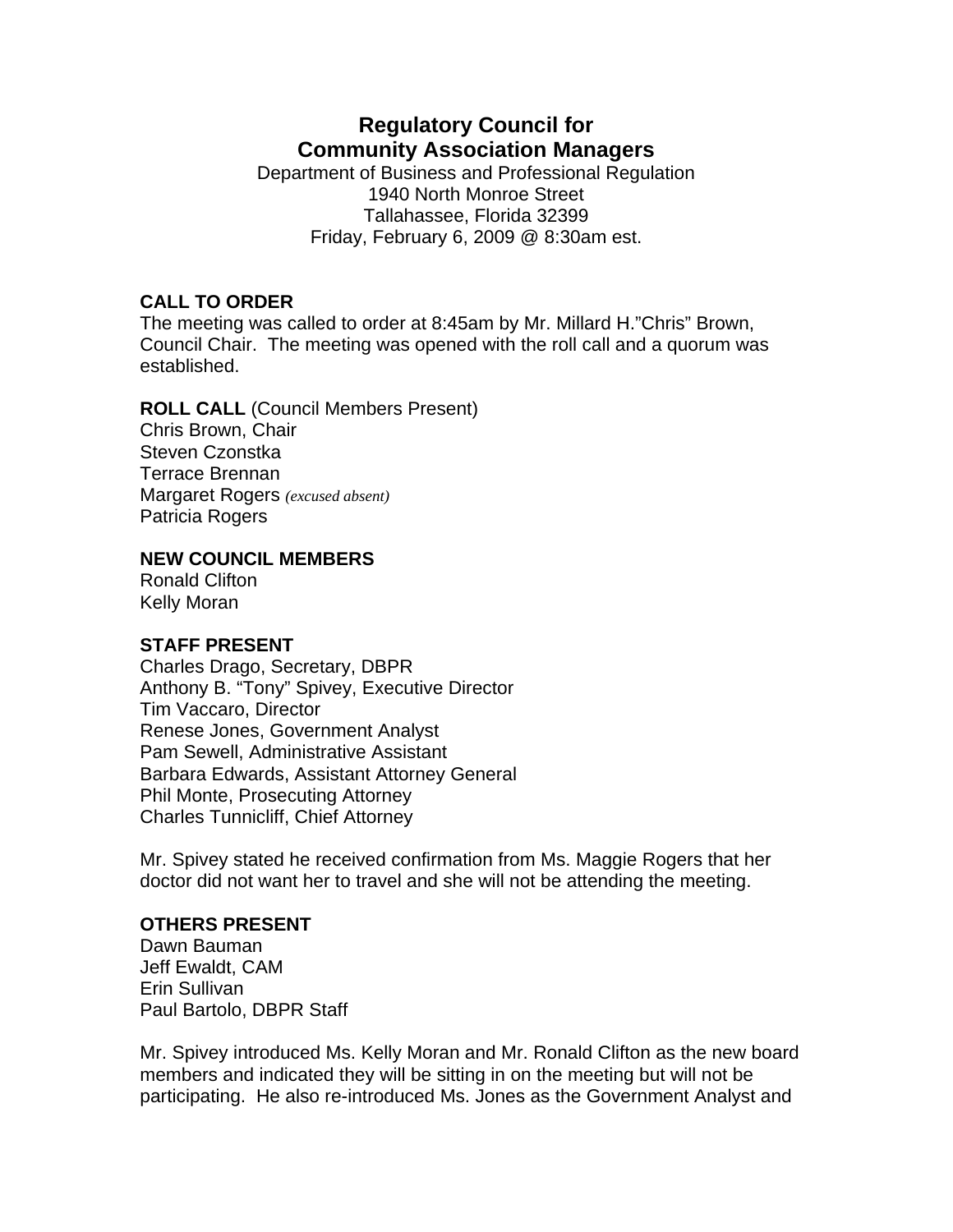Ms. Pamela Sewell as his new assistant and stated she will be sitting in on the meeting as well. He indicated that he had a special guest and he proceeded to introduce the Secretary of the Department, Mr. Charles Drago.

Mr. Drago gave a brief introduction of his background and indicated that his door is always open and stated staff and council is doing an outstanding job for the department and the citizens on the state of Florida.

## **REVIEW AND APPROVAL OF THE MINUTES FROM THE AUGUST 8, 2008 MEETING**

Ms. Rogers requested that her last name (Libert) to be removed from the minutes. The Council approved the minutes with the one noted correction.

- **MOTION:** Ms. Patricia Rogers moved to approve the minutes with no other corrections.
- **SECOND:** Mr. Brennan seconded the motion and it passed unanimously.

Mr. Brennan inquired to the council on Ms. Maggie Rogers' behalf for her to attend the live meeting via conference call. He was informed that the room was not set up for a conference call and his request was denied.

Mr. Brennan indicated staff removed information from the agenda without notifying the council.

Mr. Vaccaro indicated that his staff did not remove information from the agenda. He stated that Mr. Spivey consulted with the Chair and the two agreed to delay the elections due to the new appointments being made via the Governor's office. Mr. Vaccaro wanted it to be clear that his staff did not remove any information from the agenda.

## **BUDGET AND FINANCIAL MANAGEMENT**

Ms. Whitten introduced herself as the Director of the office of Budget and Financial Management. She reported the operating account has an ending balance of \$1,997,582 and unlicensed activity account has an ending balance of \$176,801. Also, she gave an overview of the state planning and budgeting procedures and process and the actual and projected revenues, expenses and changes in account balance for fiscal years ending in June 30, 2005 through June 30, 2013.

## **CHAIR REPORT**

At the next meeting Mr. Brown will be resigning his position as Chair for the council due to health reasons. Mr. Brown indicated that the department was notified of the new appointments and he thought it would be fair to wait and give the entire council an opportunity to vote on the elections.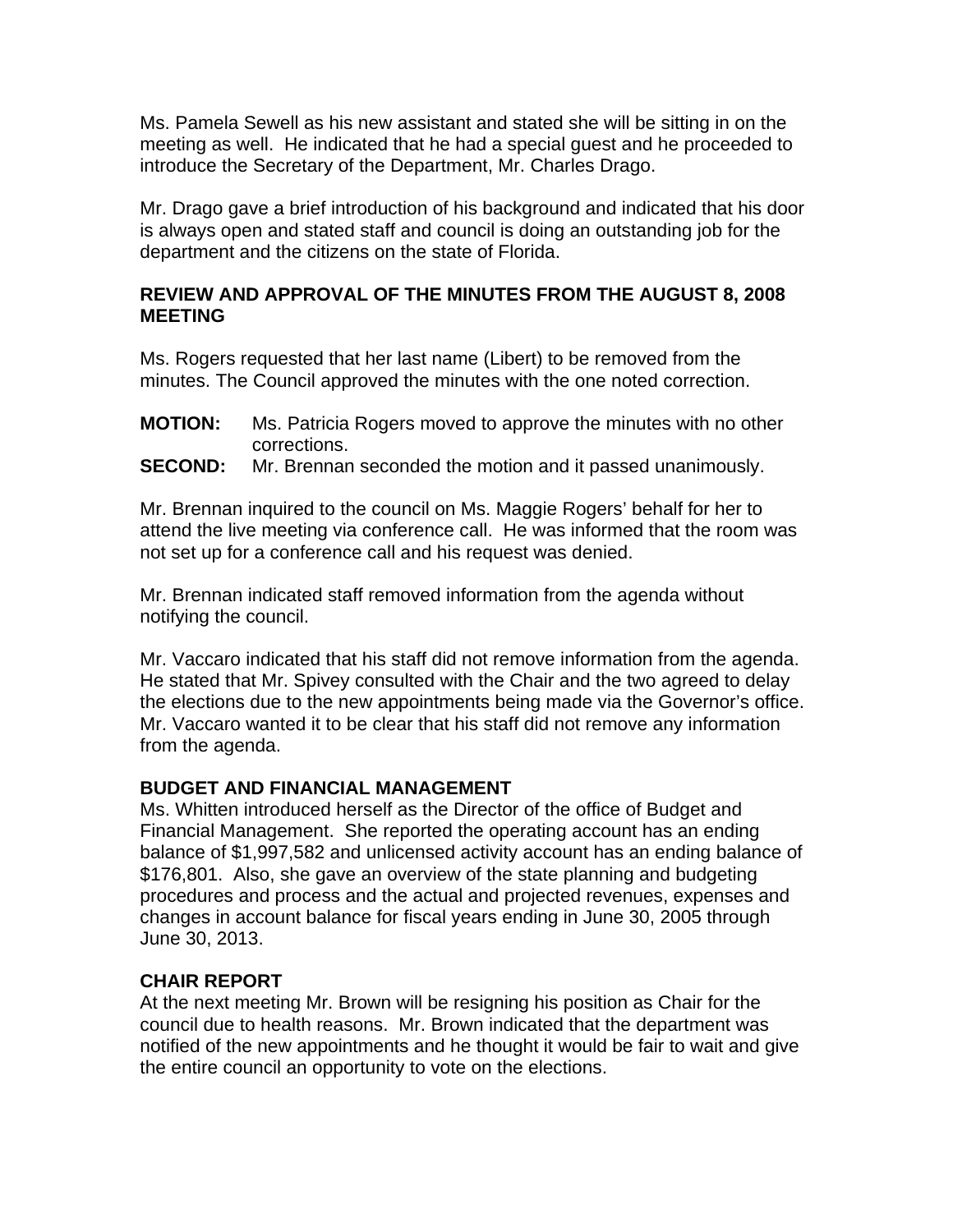Mr. Brown apologized on behalf of the entire council for remarks from council members via e-mail directed toward staff. He stated that staff is doing a great job and the council members need to work with staff and not against them.

#### **COUNCIL COUNSEL REPORT**

Ms. Edwards stated that there were no rules to be reported. She informed the Council that the Department Rules had been moved to Section 61E14 and that includes 61E14-1001 through 61E14-4004. She requested a motion to continue the process.

**MOTION:** Ms. Patricia Rogers made a motion to approve the rule process.

**SECOND:** Mr. Czonstka seconded the motion and it passed unanimously.

Ms. Edwards also asked the council for permission to change the cross references and the citations.

**MOTION:** Ms. Patricia Rogers made a motion to approve the changes.

**SECOND:** Mr. Czonstka seconded the motion and it passed unanimously.

The council as a committee and Ms. Edwards reviewed and made several changes to rules 61E14 and at the end of the review Ms. Edwards requested a motion from the committee to continue the process of rulemaking authority.

**MOTION:** Ms. Patricia Rogers made a motion to approve the rulemaking authority with the noted changes.

**SECOND:** Mr. Czonstka seconded the motion and it passed unanimously.

#### **PROSECUTING ATTORNEY'S REPORT**

Mr. Monte explained the disciplinary codes to the committee and stated a copy of the prosecuting attorney's report was provided in the agenda.

Mr. Spivey submitted a letter from Mr. Richard S. Pitrowski that was submitted by Mr. Benson. The information he submitted appeared as if the department is sending information to the licensee and they are not.

The department is encouraging individuals to submit their e-mail addresses to the department

Ms. Edward submitted a copy of a letter to the council members where she addressed Mr. Bergemann of Cyber Citizens for Justice. Since that time, Ms. Edwards noted that Mr. Bergemann has taken Ms. Edwards letter out of context and posted comments about her on the website.